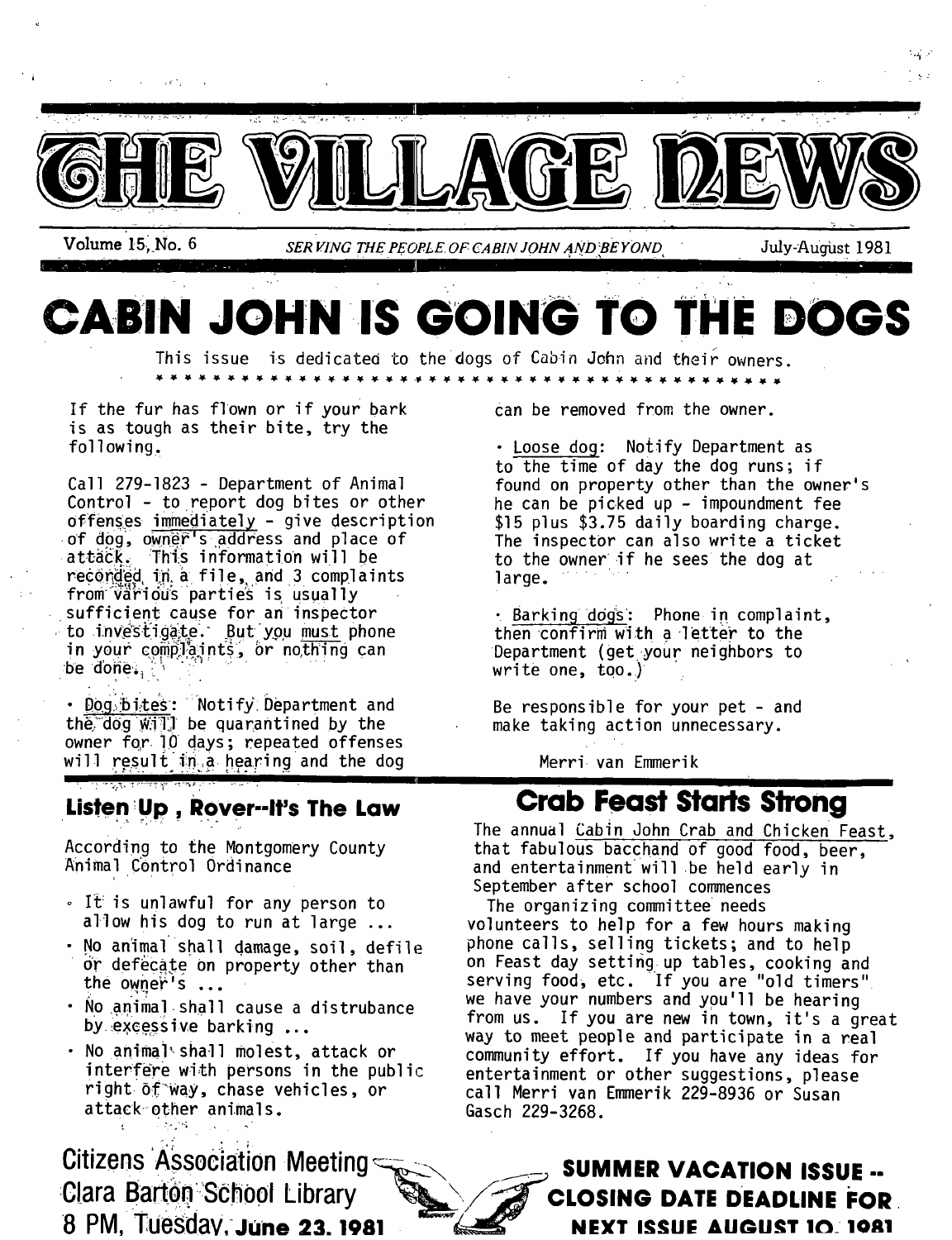# associal ETTERS external The Continuing Sagarof the Loose Dogs

#### Dear Editor,

At the risk of beating a subject to death. I am writing in response to last month's letter headed MAN BITES DOG, which was written in response to the previous month's letter concerning dogs running free in Cabin John. Bully for Christoph! I totally agree with his views and plan to change my practices. according. Open the door! Unlatch the gate! Let my dog run free!

I have traveled all the streets of Cabin John while jogging with my semi-lange dog (she has been on a leash--oh, Lord forgive me) and have seen most of the at-large dogs of the neighborhood. The the past year, I have encountered only three uncontrolled, unprovoked, vicious fidos. But even these are a boon.<br>having a dog run out to the stneet snapping and growling has built up. my confidence in the area of self? defense. After kicking and slapping my way free of these brutes. I feel I can handle any mudders

Let's look at some more benefits of having your dog run free. What an education it will det late the s Yorkshire puppy I saw on MacArthur Bl vd. not too long ago, if inding its way down the center line a If that dog To the Editor:

In response to the letter from Mr. Christoph Syllaba on the subject of dogs at large an cabin John, I would like to mention several problems that Mr. Syllaba seems to have overlooked Although most dogs pose no danger toward humans, they can attack other dogs and cats. My dog has suffered serious bite wounds from loose dogs even while leashed and under my supervision等<sup>和资本经济</sup>

The other problem is not as threatening but it is still very annoying and disagreeable. Loose dogs inevitably. soil neighbors lawns. Dog droppings make it very hard to enjoy the lawn or even to mow it. \*\*\* Kevin Gaffney To the Editor:

Cabin John is a town of friendly and casual atmosphere, and most people are tolerant of their neighbors. Some dogs run loose and are never a problem to anyone; but allowing your dog to run

survaves, 'Evanteneally be street-wise.' And then there was the Great Dane in heat, with six suitors lined up to take their turn: Those who had to wait spent their time in vigorous, flesh-tearing argument.with each other What fun! And who cares if isome of those other dogs haven't had all their proper vaccimations = yours has, hasn't he? (Now, what was the last official guess on how often to get those Parvo shots?) Oh well. A little extra exposure can only add to your dog's level of immunity. Another benefit of just letting the dog go: relief to those who hate to walk him. Why give up any of your precious time just because someone in ∜õum family lõves that beast, or<br>because that beast loves you? Above all syou can win the eternal gratitude of your neighbors when your dog protects their property, fertilizes their lawn, waters their flowers, and hopefully adds a few new worms to their children's playground.  $142\%$  . So let's hear it for those of us who want all the constant love, happy

in the property of the control of the control of the control of the control of the control of the control of t

companionship, and undying loyalty that owning a dog brings us without all the responsibilities. Who says we have to love them back? \* \* \* Judy Swan loose is definitely infringing upon the good will of your neighbors. This **ISAnot "farm country" - we live in small** homes on small lots - and should not permit our dogs to dig up our neighbors' gardens, defecate on their lawns, knock over trash or bark all night or day. To Mr. Syllaba who believes that animals should be "free" and that these concerns are too petty to consider, I say -"people like you have no right owning án animal because you cannot accept the adult responsibility involved." There are dogs who chase children on bikes, chase cars, run into traffic, who attack dogs being walked on leashes on public property, and actually bite children and adults. These dogs with aggressive personalities are a menace at large, and if owners are to ignorant to put a stop to it - then we must do it; it is against the law to allow your dog to become a nuisance.

 $*$   $*$  Merri van Emmerik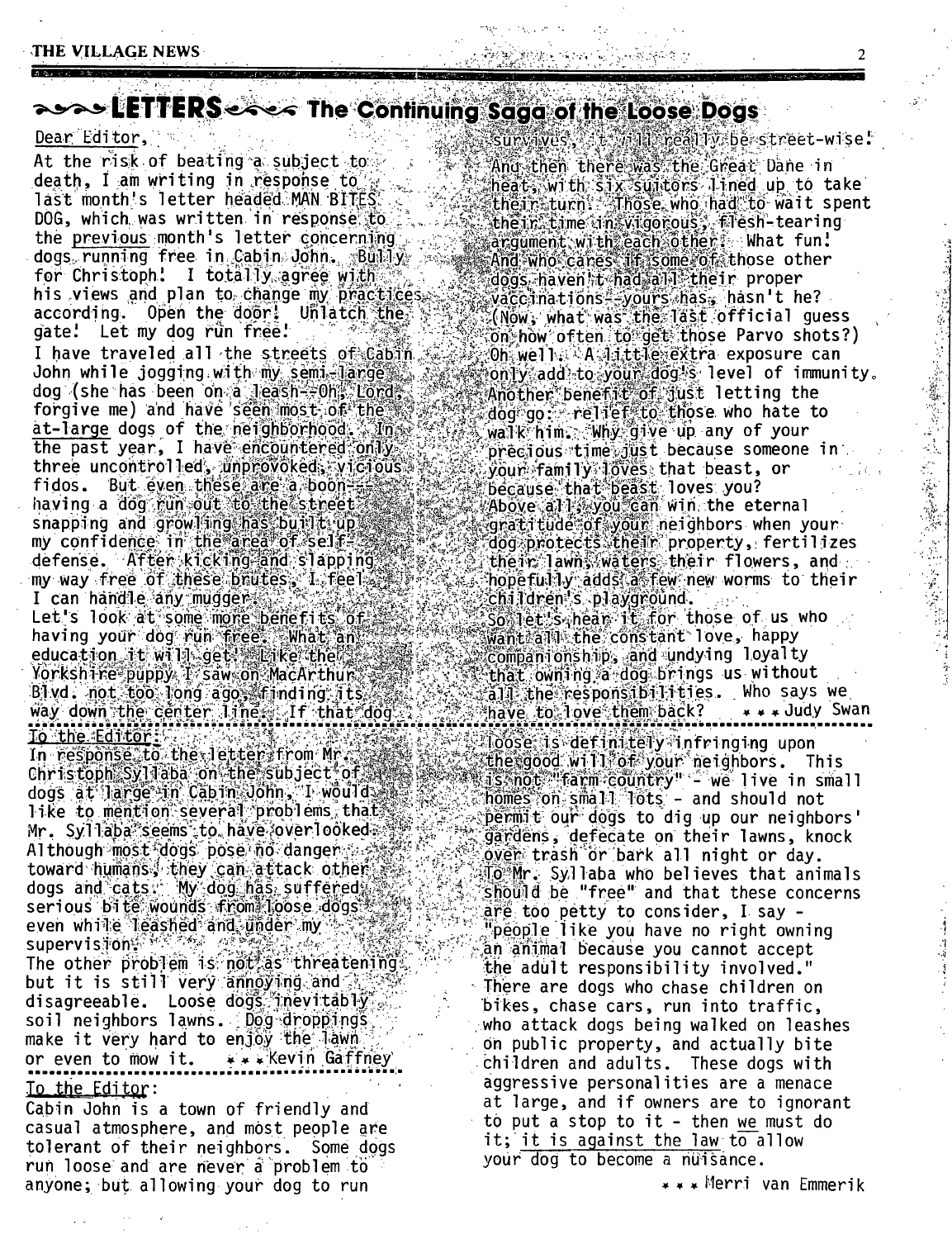### **THE VILLAGE NEWS**

## **Muse Unleashed**

Enclosed please find a poem I wrote about the infamous Cabin John pooches. The three persons who disappear after the first stanza are Tom Green, a fine painter whose paintings were recently exhibited by the Guggenheim Museum in New York, in the context of their Emerging Artists overview; Toby Thompson, author and essay ist whose articles appear in Esquire and Rolling Stone, and Deirdra Baldwin, poet whose recent book An Occasional Suite was published by a small but international literary press called Jazz Out of Los Angeles. An Occasional Suite is also the title of a performance tape available through the Watershed Foundation.

The three of us are Cabin John residents.

The verse came to me after walking at night, late, and noting that no one was around save these dogs. Now with the current community contraversy -- I thought the verse might find a home in the newsletter.

The Dogs of Cabin John

They came out to smiff As Green paints And Thompson opines And Baldwin laments The dogs of Cabin John All seven at night. Three docked but proud Two cork-screw tailed And two that growl The dogs of Cabin John Snort, and wide-eyed, grin The strutting dogs The teethy dogs With sand-padded paws The dogs of Cabin John Beneath the streetlamp Gather their pack To quard the blacktop Eye and scrap The dogs of Cabin John They come out to sniff All seven at night Snort, and wide-eyed, grin Beneath the streetlamp The dogs of Cabin John

## **Cabin John Directory Out Soon**

The hew directory will be printed in Fall 1981 by the printshop at Walt Whitman High School, with some of our own teens participating in the effort. We will go door to door in September to insure that everyone is included in the directory. If you have any ideas to contribute or want to volunteer your time to help, we need people to alphabetize listings, check existing phone numbers. help staple and fold the booklets. Also we are in need of a number of typists - please volunteer - you will not be asked to type the whole thing:  $Ca1\overline{1}$  Kay Kemp 229-2018 or Mennigvan Emmerik 229-8936.

## **Free Swimming At Palisades**

Palisades Pool is again offering "Free Swim" for Cabin John children on Tuesday and Thursday mornings 11 A.M. to 1 P.M., beginning on Tuesday, June 23. All children must bring a permission note signed and dated by their parent the first time that they attend. This note is kept on file in the Pool Office. Children under 6 years old must be accompanied by an adult, and there must be one adult for every 6 children who enter, or the children will not be allowed in. The Pool management graciously allows our children to swim, asking only that we provide adequate supervision. Do not constantly send your children without ever attending yourself. We need adults to volunteer to take charge of a session - to check names as the children enter and leave the pool premises, and to remain at poolside from 11 A.M. to 1 P.M. Please phone Diane Kellogg 229-7412.

## **New Association Officers**

The following outstanding slate of officers was voted in at the May Community Association Meeting:

President - Alan van Emmerik 1st V.P. - Susan Vogt 2nd  $V.P. - Pat Connelly$ Recording Secretary - Jean Maggio Corresponding Secretary - Dan Costello Treasurer - Cephas Patch

Deirdra Baldwin

The next Association meeting in September.